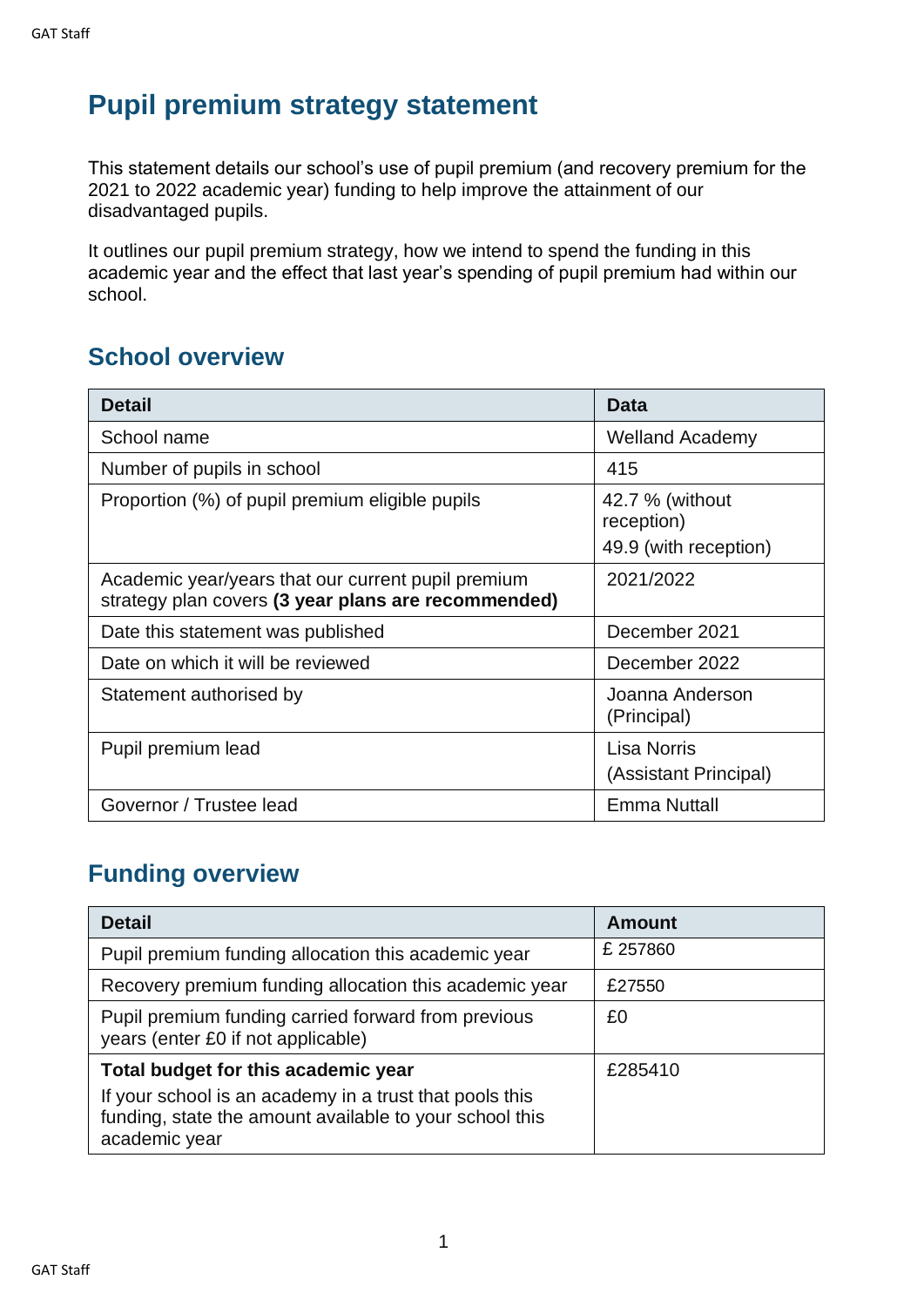# **Part A: Pupil premium strategy plan**

### **Statement of intent**

At Welland Academy our vision is to provide inspirational opportunities to develop knowledge and skills so that our pupils can make positive choices to determine their future. Our curriculum is designed to recognise pupils prior learning and provide a framework for them to learn and develop a depth of knowledge which is coherent and progressive. This is enabled through not only the formal requirements of the National Curriculum, but also through first hand learning experiences and fostering children's natural curiosity which excites, promotes and sustains children's interest, in addition to the development of the core values.

The focus of our pupil premium strategy is to support disadvantaged pupils to achieve the academy's vision. We recognise that disadvantaged children can face a wide range of barriers which may impact on their learning and therefore provide a comprehensive program of support to remove these barriers.

In order to achieve our vision and overcome identified barriers to learning we will:

- Provide all teachers with high quality CPD to ensure that pupils access effective quality first teaching.

-Close the attainment gap between disadvantaged pupils and their peers.

- Provide targeted academic support for students who are not making the expected progress.

-Provide targeted intervention and support to quickly address identified gaps in learning including the use of small group work, 1:1 tuition.

- Address non-academic barriers to attainment such as attendance, behaviour, well being and cultural capital.

-Ensure that the Pupil Premium Grant reaches the pupils who need it most.

#### **Challenges**

This details the key challenges to achievement that we have identified among our disadvantaged pupils.

|        | Challenge   Detail of challenge |
|--------|---------------------------------|
| number |                                 |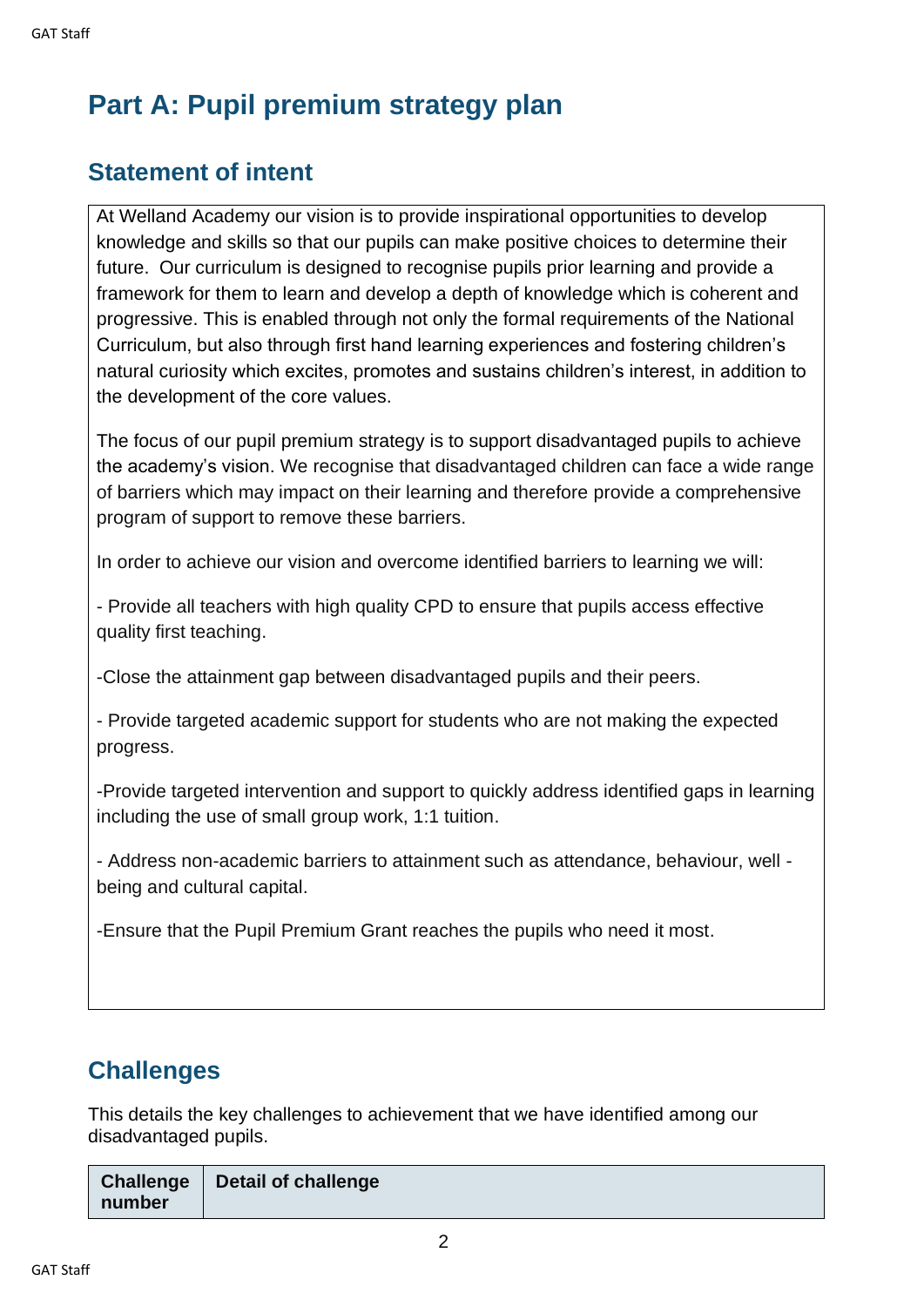|   | Assessments, observations, and discussions with pupils indicate underdeveloped oral language<br>skills and vocabulary gaps among many disadvantaged pupils. These are evident from<br>Reception through to KS2 and in general, are more prevalent among our disadvantaged pupils<br>than their peers.                                                                                                                               |
|---|-------------------------------------------------------------------------------------------------------------------------------------------------------------------------------------------------------------------------------------------------------------------------------------------------------------------------------------------------------------------------------------------------------------------------------------|
| 2 | Assessments, observations and discussion with pupils indicate that many disadvantaged pupils<br>have lower baseline in reading, writing and number on entry to Foundation stage.                                                                                                                                                                                                                                                    |
| 3 | Assessments and observations show many disadvantaged children are not ready to learn when<br>they arrive at school which has a negative impact on their learning. Our attendance data over<br>the last 3 years indicates that attendance among disadvantaged pupils has been slightly lower<br>than for non-disadvantaged pupils. Attendance and social and emotional needs are significant in<br>many of our disadvantaged pupils. |
| 4 | Assessments, observations and discussion show that when children leave Welland Academy<br>there is a difference between disadvantaged and non-disadvantaged pupils' attainment. Many<br>disadvantaged pupils attain lower than non-disadvantaged pupils.                                                                                                                                                                            |
| 5 | Varying experiences of different places and cultures which provide knowledge and<br>understanding for their future aspirations.                                                                                                                                                                                                                                                                                                     |
| 6 | Our assessments and observations indicate that the education and wellbeing of many of our<br>disadvantaged pupils have been impacted by partial school closures to a greater extent than for<br>other pupils. These findings are supported by national studies.                                                                                                                                                                     |
|   | This has resulted in significant knowledge gaps leading to pupils falling further behind age-<br>related expectations.                                                                                                                                                                                                                                                                                                              |

#### **Intended outcomes**

This explains the outcomes we are aiming for **by the end of our current strategy plan**, and how we will measure whether they have been achieved.

| Intended outcome                                                                                                                                     | <b>Success criteria</b>                                                                                                                                                                                                                                                  |
|------------------------------------------------------------------------------------------------------------------------------------------------------|--------------------------------------------------------------------------------------------------------------------------------------------------------------------------------------------------------------------------------------------------------------------------|
| The percentage of Pupil Premium children<br>achieving Age related expectations throughout the<br>Academy in Reading, Writing and Maths<br>increases. | The % achieving ARE increases.<br>The gap between Pupil Premium and Non-Pupil<br>Premium achieving ARE is decreased.                                                                                                                                                     |
| Improve the attendance of Pupil premium children.                                                                                                    | Attendance of pupil premium is at least 96%.                                                                                                                                                                                                                             |
| Emotional and Social needs are met so that Pupil<br>Premium children are able to access the<br>curriculum.                                           | PP children are able to access their learning.<br>Behaviour incidents decrease                                                                                                                                                                                           |
| Children have good phonics knowledge, they read<br>age related books and texts with good<br>understanding including developing vocabulary.           | KS2 reading outcomes in 2021/22 show that<br>there is a significant improvement in the number<br>of disadvantaged pupils who are meeting the<br>expected standard and there is an upward trend<br>that was seen pre-covid.                                               |
| Children have good fluency in number in order to<br>apply this is various contexts.                                                                  | KS2 maths outcomes in 2021/22 show that there<br>is a significant improvement in the number of<br>disadvantaged pupils who are meeting the<br>expected standard and there is an upward trend<br>that was seen pre-covid.                                                 |
| Children develop good oracy skills.                                                                                                                  | Assessments and observations indicate<br>significantly improved oral language among<br>disadvantaged pupils. This is evident when<br>triangulated with other sources of evidence,<br>including engagement in lessons, book scrutiny<br>and ongoing formative assessment. |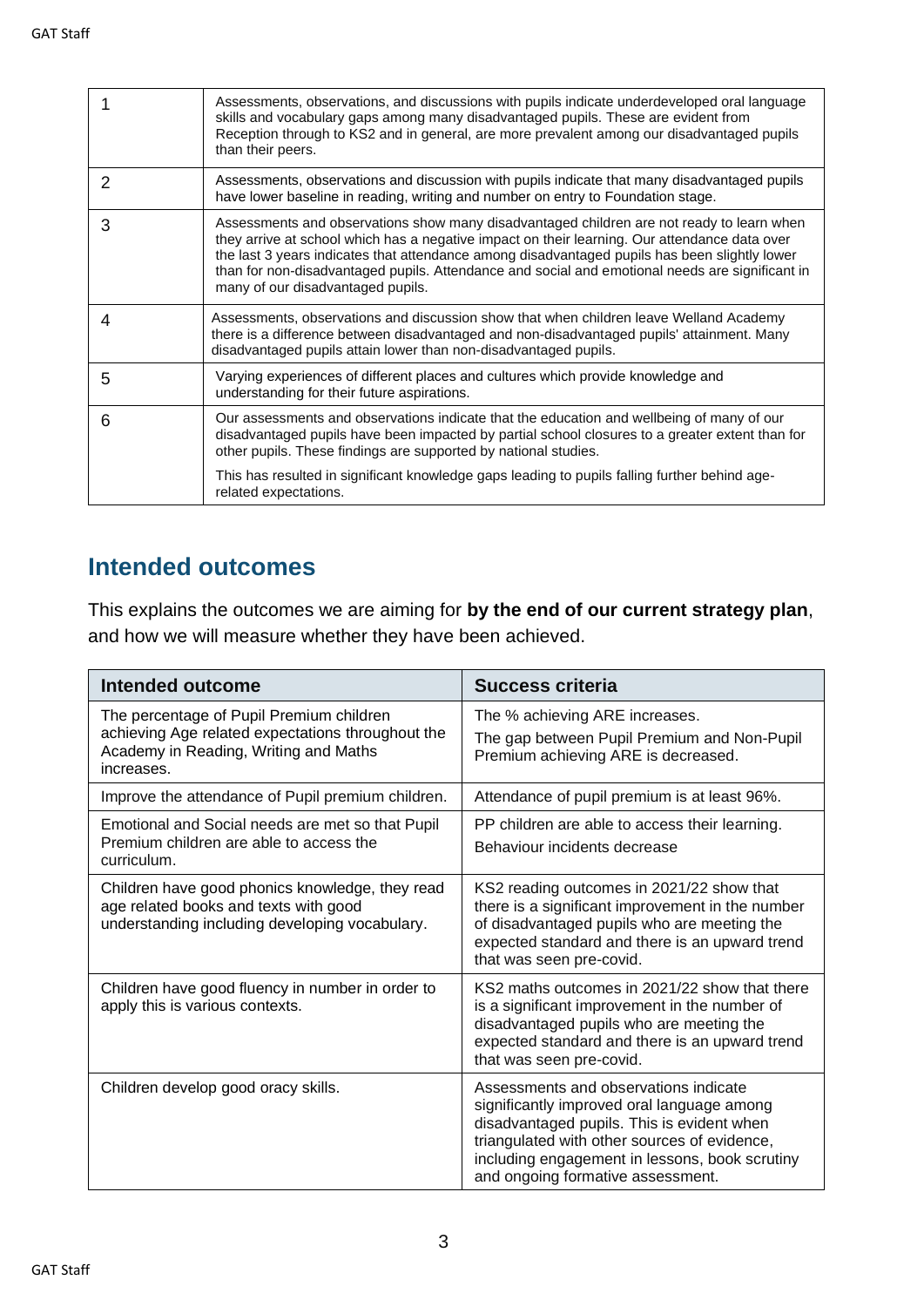GAT Staff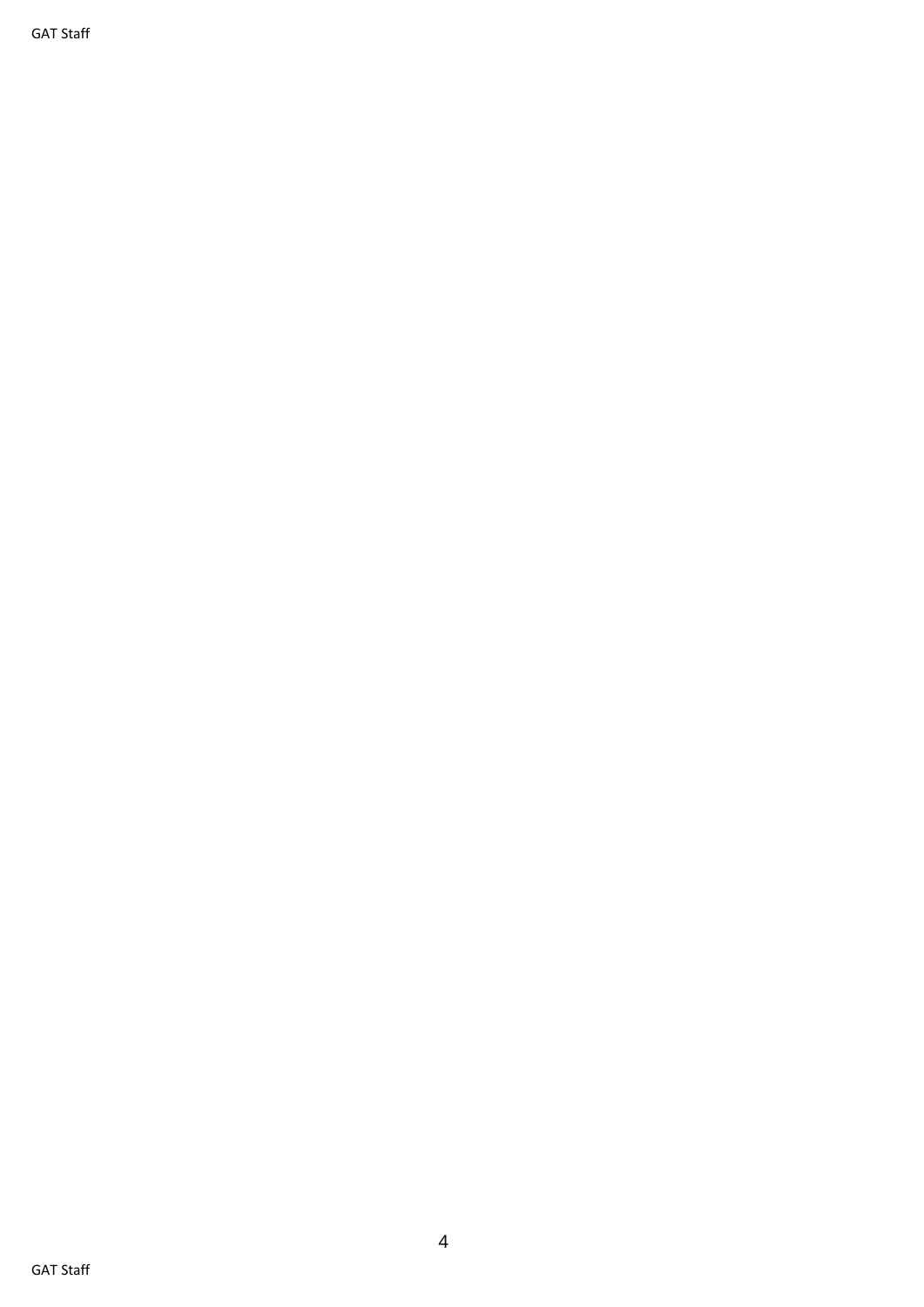## **Activity in this academic year**

This details how we intend to spend our pupil premium (and recovery premium funding) **this academic year** to address the challenges listed above.

#### **Teaching (for example, CPD, recruitment and retention)**

Budgeted cost: £109326 and £2590 Recovery premium

| <b>Activity</b>                                                                                                                                                                                                                   | <b>Evidence that supports this</b><br>approach                                                                                                                                                                                                                                                                                                                                                                                                                                                                                                                                                                                                                                                                                                                                                                                                                                                                                                                                                                                                                                                                                                                                                                                                                                                                                                                                                                                                                                                                                                                                                                                                                                                                                                                      | <b>Challenge</b><br>number(s)<br>addressed |
|-----------------------------------------------------------------------------------------------------------------------------------------------------------------------------------------------------------------------------------|---------------------------------------------------------------------------------------------------------------------------------------------------------------------------------------------------------------------------------------------------------------------------------------------------------------------------------------------------------------------------------------------------------------------------------------------------------------------------------------------------------------------------------------------------------------------------------------------------------------------------------------------------------------------------------------------------------------------------------------------------------------------------------------------------------------------------------------------------------------------------------------------------------------------------------------------------------------------------------------------------------------------------------------------------------------------------------------------------------------------------------------------------------------------------------------------------------------------------------------------------------------------------------------------------------------------------------------------------------------------------------------------------------------------------------------------------------------------------------------------------------------------------------------------------------------------------------------------------------------------------------------------------------------------------------------------------------------------------------------------------------------------|--------------------------------------------|
| Develop children's oracy<br>skills across the Academy.                                                                                                                                                                            | The children in our Academy, particularly boys and<br>younger children, struggle with a low baseline in<br>speaking and listening skills. This can impact directly on<br>the quality of their writing and presents a significant<br>barrier.<br>Voice 21-What can a high-quality oracy education<br>achieve?<br>Evidence shows that a high-quality education can:-<br>Improve academic outcomes, developing learners<br>who can think critically, reason together and have the<br>vocabulary to express their knowledge and<br>understanding.-Improves literacy development. The<br>EEF literacy reports show that through structured<br>classroom talk students, and particularly pupil premium<br>students, literacy outcomes improve. Increase<br>confidence and wellbeing, empowering students with<br>the belief that their voice has value, developing the<br>ability to articulate thoughts so others will listen. Equip<br>students to thrive in life beyond school helping<br>them to progress, access employment and engage in<br>civic life. Successive employer surveys and reports<br>from industry bodies such as the CBI, CIPD and IoD<br>have highlighted the value businesses place on<br>employees' communication skills. Narrows<br>gaps enabling disadvantaged students to fulfil their<br>potential and shrink the language gap between them<br>and more advantaged peers.<br>EEF<br><b>Oral language interventions</b><br>Jery high impact for very low cost based on extensive evidence<br>mplementation cost<br><b>Evidence strength</b><br>Impact (months)<br>$\textbf{(E)}\textcolor{black}{\textbf{(E)}}\textcolor{black}{\textbf{(E)}}\textcolor{black}{\textbf{(E)}}\textcolor{black}{\textbf{(E)}}$<br><u>கைக்க</u><br>$+6$<br>months | 1, 2, 4, 6                                 |
| Improve subject<br>knowledge of staff through<br>high-quality CPD.<br>-Mastery in Maths (NCTEM)<br>-New Reading strategy.<br>-Design and Technology.<br>-Support Staff CPD<br>-Subject leader monitoring<br>and support.<br>-SEND | EPI<br>A policy of providing teachers with an entitlement to 35<br>hours of high-quality continuing professional<br>development (CPD) a year has been shown to bring<br>significant returns in the way of pupil attainment and<br>earnings, and may tackle retention problems in the<br>teaching profession.<br>Maths NCTEM CPD<br>Early numeracy approaches<br>$\circledcirc$ $\circledcirc$ $\circledcirc$ $\circledcirc$<br>$\mathbf{E}(\mathbf{E})(\mathbf{E})(\mathbf{E})(\mathbf{E})$<br>Mastery learning has been used successfully across<br>the curriculum but particularly for reading, mathematics<br>圖<br>and science. Effects are higher in mathematics and<br>science (+6 months) than reading (+3 months).<br>Used by skilful, trained teachers it can help children                                                                                                                                                                                                                                                                                                                                                                                                                                                                                                                                                                                                                                                                                                                                                                                                                                                                                                                                                                                 | 2,4,6,                                     |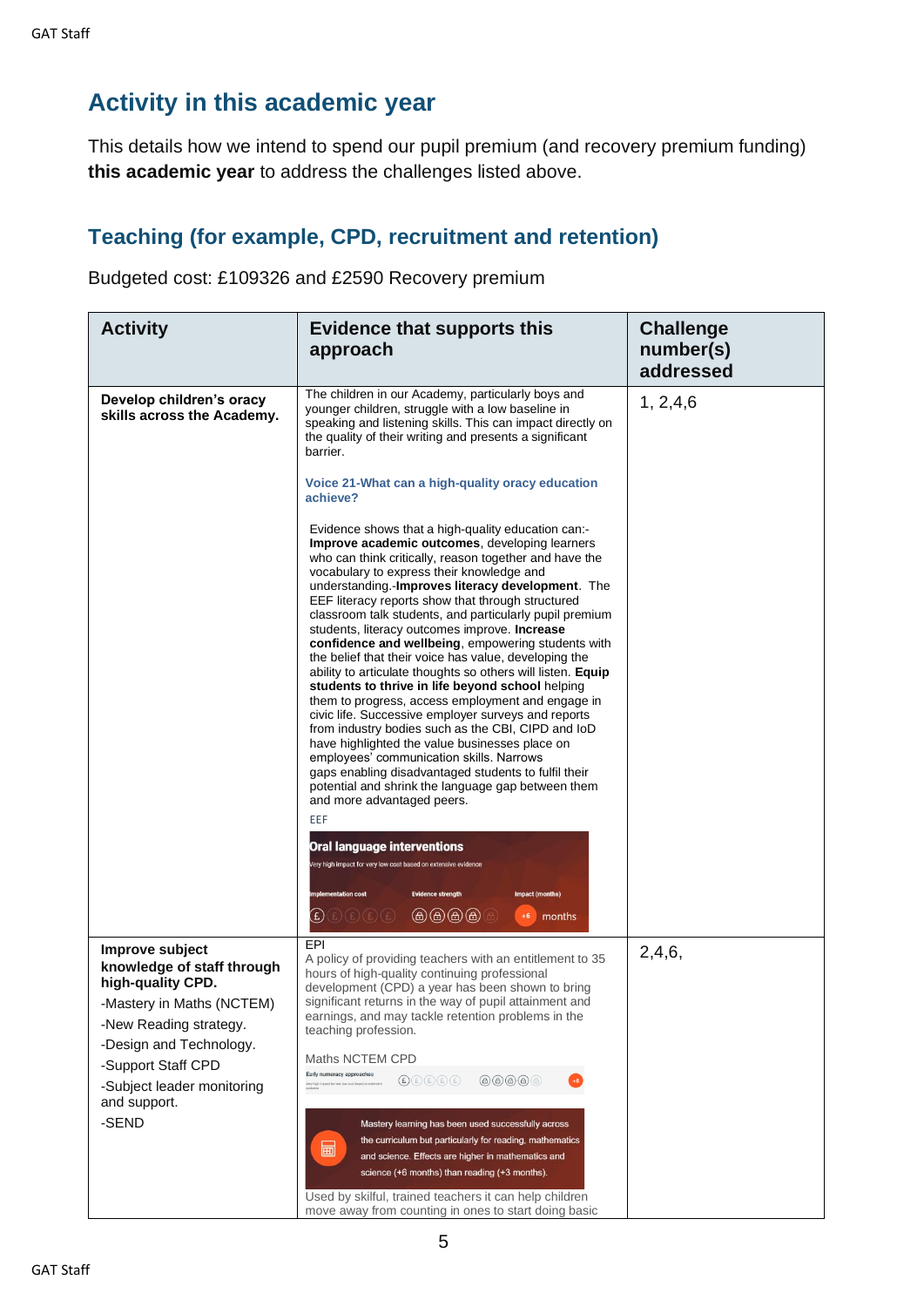|                                                                                                                                                                    | mental calculations. We call this 'number sense', and<br>research tells us that if children develop fluency and<br>flexibility with number facts and relationships early on,<br>they will make much more progress later, in both maths<br>and other subjects.'<br>CPD Certification Service-Effective CPD for teaching<br>assistant and support staff with the knowledge and skills<br>that will enable them to contribute to the school's overall<br>aim of raising educational standards, uphold school<br>policies and provide appropriate and reliable support for<br>the school. Professional development can enable<br>teachers and teaching assistants to obtain new<br>techniques, share best practice, and apply fresh<br>approaches to teaching that allows them to improve their<br>ability both for students, as well as expand their own<br>personal opportunity within the teaching industry.<br>Maximising the quality of teaching through effective<br>professional development will therefore be at the top of<br>any school's priorities.                                                                                                                                                                                                                                                                                                                                                                                                                                                                                                                                                                                                                                                                                                                                                                                                                                                                                                                                                                                                                                                                                                                                                                                                                                                                                                                                      |          |
|--------------------------------------------------------------------------------------------------------------------------------------------------------------------|--------------------------------------------------------------------------------------------------------------------------------------------------------------------------------------------------------------------------------------------------------------------------------------------------------------------------------------------------------------------------------------------------------------------------------------------------------------------------------------------------------------------------------------------------------------------------------------------------------------------------------------------------------------------------------------------------------------------------------------------------------------------------------------------------------------------------------------------------------------------------------------------------------------------------------------------------------------------------------------------------------------------------------------------------------------------------------------------------------------------------------------------------------------------------------------------------------------------------------------------------------------------------------------------------------------------------------------------------------------------------------------------------------------------------------------------------------------------------------------------------------------------------------------------------------------------------------------------------------------------------------------------------------------------------------------------------------------------------------------------------------------------------------------------------------------------------------------------------------------------------------------------------------------------------------------------------------------------------------------------------------------------------------------------------------------------------------------------------------------------------------------------------------------------------------------------------------------------------------------------------------------------------------------------------------------------------------------------------------------------------------------------------|----------|
| Improve teaching and<br>learning strategies<br>-Mentoring of ECTS.<br>-Coaching and mentoring by<br>leadership team.<br>-Reducing class sizes in<br>Years 5 and 6. | ECT-Instructional coaching model (Teach First) High-<br>impact feedback not only identifies strengths and areas<br>of development, but also provides a space for teachers<br>to plan and rehearse actions linked to these areas so<br>that they can immediately alter their practice. Evidence<br>suggests that instructional coaching has a higher impact<br>on pupil outcomes compared to other forms of<br>professional development. It moves away from using<br>traditional lesson observations, which can be generic,<br>often with targets that are too broad or can give the<br>'what' but not the 'how'. It also focuses on feedback that<br>is led and directed by the 'coach' (the mentor) through<br>the identification of precise actions and the use of<br>directed and specific probing questions.<br>Focus education:<br>What are the major benefits of coaching in<br>education?<br>Improved learning in the classroom - it raises<br>$\bullet$<br>self-awareness, deepens self-reflection, and<br>delivers the most effective progress and<br>results.<br>Improved creativity in the classroom and<br>across the school, allowing the school to thrive<br>in today's changing and challenging world,<br>where speed of adaptation and innovation is<br>so important.<br>A greater openness for staff to share practice,<br>$\bullet$<br>take risks in trying new things, to admit and<br>learn from mistakes and to create a whole<br>school learning culture.<br>Improved relationships - if you truly value your<br>$\bullet$<br>staff and students they will, in turn, value you<br>and your needs.<br>Provides much more time for leaders over the<br>$\bullet$<br>medium to long term - staff and students are<br>more effective when they become more self-<br>responsible and take greater personal<br>initiative.<br>Better use of talent and resources - leaders<br>$\bullet$<br>uncover people's talents and encourage them<br>to find answers to problems and do not have<br>to find all the solutions themselves or shoulder<br>the stress of thinking they have to.<br>Greater engagement from staff and students -<br>$\bullet$<br>by involving them in their work, sharing<br>responsibility for learning and creating more<br>independence.<br>International research evidence suggests that reducing<br>class size can have positive impacts on pupil outcomes | 1,2,4,6, |
|                                                                                                                                                                    | when implemented with socioeconomically<br>disadvantaged pupil populations. Some studies also<br>have also found that smaller class sizes in primary                                                                                                                                                                                                                                                                                                                                                                                                                                                                                                                                                                                                                                                                                                                                                                                                                                                                                                                                                                                                                                                                                                                                                                                                                                                                                                                                                                                                                                                                                                                                                                                                                                                                                                                                                                                                                                                                                                                                                                                                                                                                                                                                                                                                                                             |          |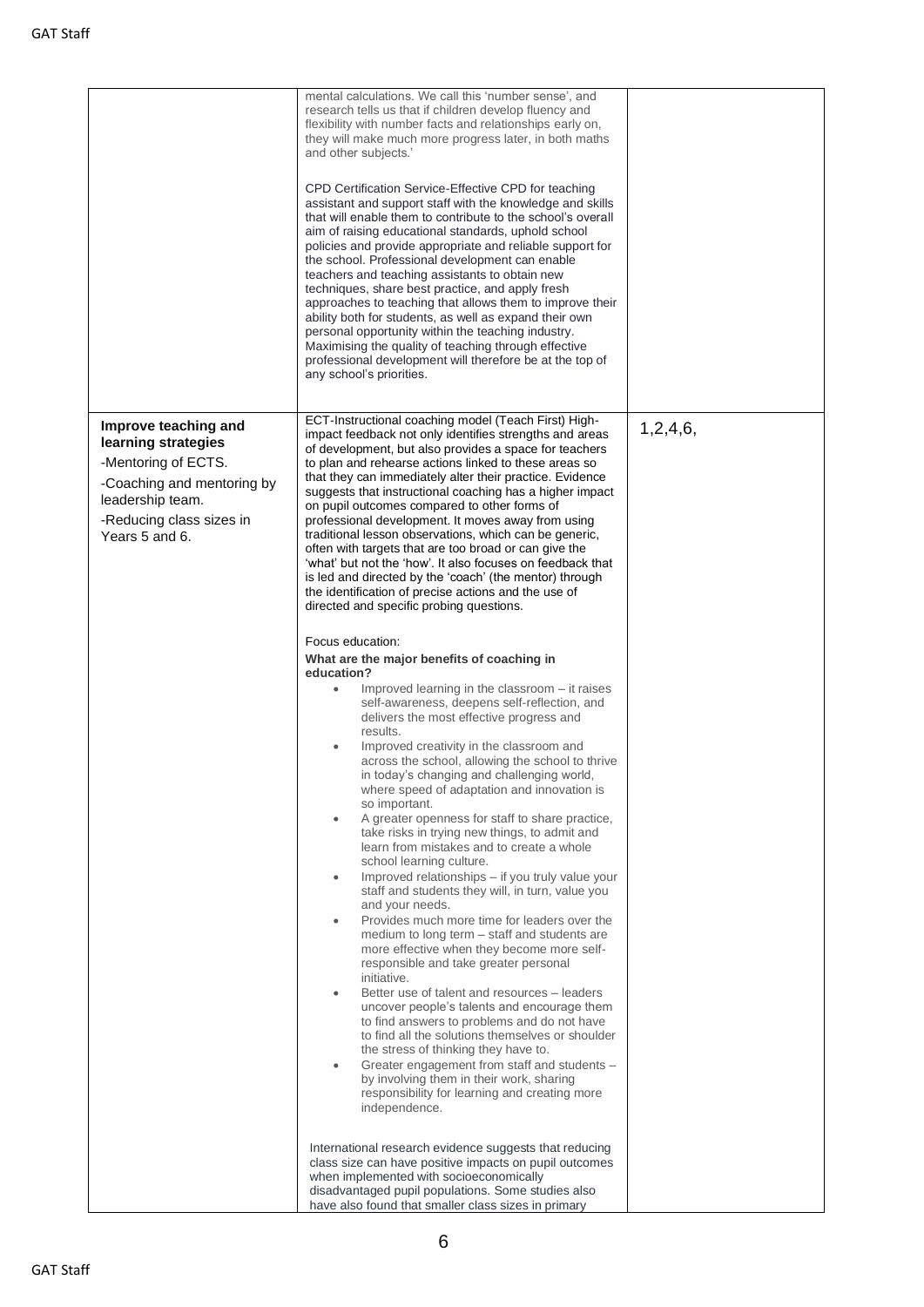|                                                                         | schools can have a greater positive impact on<br>disadvantaged pupils than their peers.                                                                                                                                                                                                                                                                                                                                                                                                                                                                    |       |
|-------------------------------------------------------------------------|------------------------------------------------------------------------------------------------------------------------------------------------------------------------------------------------------------------------------------------------------------------------------------------------------------------------------------------------------------------------------------------------------------------------------------------------------------------------------------------------------------------------------------------------------------|-------|
| Use of high-quality texts to<br>become lifelong readers and<br>writers. | CLPE-The use of high quality books within the<br>reading curriculum is at the heart of a school's<br>successful approach to engage and support<br>children to become motivated and independent<br>readers. If children enjoy reading, they read more<br>frequently and become better readers. If teachers<br>and those who work in schools know about the<br>best children's literature available they will be able<br>to share that with the children they teach and<br>encourage them to be inspired as readers and<br>motivated to read for themselves. | 2,4,6 |

#### **Targeted academic support (for example, tutoring, one-to-one support structured interventions)**

Budgeted cost: £34082 and £24960 (Recovery Premium)

| <b>Activity</b>                                                                                          | <b>Evidence that supports this</b><br>approach                                                                                                                                                                                                                                                                                                                                                                                                                                                                                                                                                                                                                                                                                                                                                                                                                                                                                                                                                                               | <b>Challenge</b><br>number(s)<br>addressed |
|----------------------------------------------------------------------------------------------------------|------------------------------------------------------------------------------------------------------------------------------------------------------------------------------------------------------------------------------------------------------------------------------------------------------------------------------------------------------------------------------------------------------------------------------------------------------------------------------------------------------------------------------------------------------------------------------------------------------------------------------------------------------------------------------------------------------------------------------------------------------------------------------------------------------------------------------------------------------------------------------------------------------------------------------------------------------------------------------------------------------------------------------|--------------------------------------------|
| Improve communication<br>and language skills in<br><b>EYFS. (NELI) -recovery</b><br>premium.             | A 2016 randomised controlled trial found a positive<br>impact of four months' additional progress for the<br>Nuffield Early Language Intervention - a programme<br>designed to improve the spoken language ability of<br>children during the transition from nursery to primary<br>school.<br>Communication and language<br>approaches<br>$\textcircled{\small{f}}\left(\begin{matrix}E\end{matrix}\right)\left(\begin{matrix}E\end{matrix}\right)\left(\begin{matrix}E\end{matrix}\right)\left(\begin{matrix}E\end{matrix}\right)\\ \textcircled{\small{f}}\left(\begin{matrix}E\end{matrix}\right)\left(\begin{matrix}E\end{matrix}\right)\left(\begin{matrix}E\end{matrix}\right)\\ \textcircled{\small{f}}\left(\begin{matrix}E\end{matrix}\right)\left(\begin{matrix}E\end{matrix}\right)\left(\begin{matrix}E\end{matrix}\right)\left(\begin{matrix}E\end{matrix}\right)\\ \textcircled{\small{f}}\left(\begin{matrix}E\end{matrix}\right)\left(\begin{matrix}E\end$<br>$\circledcirc\circledcirc\circledcirc$<br>$+6$ | 1,2                                        |
| Improve working memory<br>in Year 3 through the<br>working memory project.                               | The independent evaluation provides evidence that both<br>the WM and WM+ interventions had positive impacts on<br>maths outcomes, with children in the intervention<br>schools making the equivalent of 3 additional months'<br>progress in maths. These results have a high security<br>rating. Pupils eligible for Free School Meals (FSM) in the<br>schools implementing the WM intervention made a small<br>amount of additional progress in maths compared to<br>those in the control group of schools.<br><b>Improving Working Memory</b><br><b>Oxford University</b><br>mplementation cost<br><b>Evidence strength</b><br>Impact (months)<br>$\textbf{(E)}\textcolor{black}{\textbf{(E)}}\textcolor{black}{\textbf{(E)}}\textcolor{black}{\textbf{(E)}}\textcolor{black}{\textbf{(E)}}$<br>$\circledcirc \circledcirc \circledcirc$<br>$+3$<br>months                                                                                                                                                                 | 4,6                                        |
| Improve outcomes in Y6<br>through targeted<br>interventions.                                             | There was a clear and positive impact from the Learning<br>Mentor's teaching last year in both lessons and<br>interventions. Evidenced through attainment data.<br>Morning boosters alongside PiXL therapies effectively<br>supported the progress of pupils.                                                                                                                                                                                                                                                                                                                                                                                                                                                                                                                                                                                                                                                                                                                                                                | 4,6                                        |
| Improve outcomes through<br>targeted interventions in<br>Phonics, reading and<br>maths -recovery premium | <b>One to one tuition</b><br>ligh impact for moderate cost based on moderate<br><b>Evidence strength</b><br>$\textcircled{\tiny{1}}$<br>$\circledcirc\circledcirc$<br>45<br>months<br>Studies in England have shown that pupils eligible for<br>free school meals typically receive additional benefits<br>from one to one tuition. Low attaining pupils are<br>particularly likely to benefit.                                                                                                                                                                                                                                                                                                                                                                                                                                                                                                                                                                                                                              | 2,4,6                                      |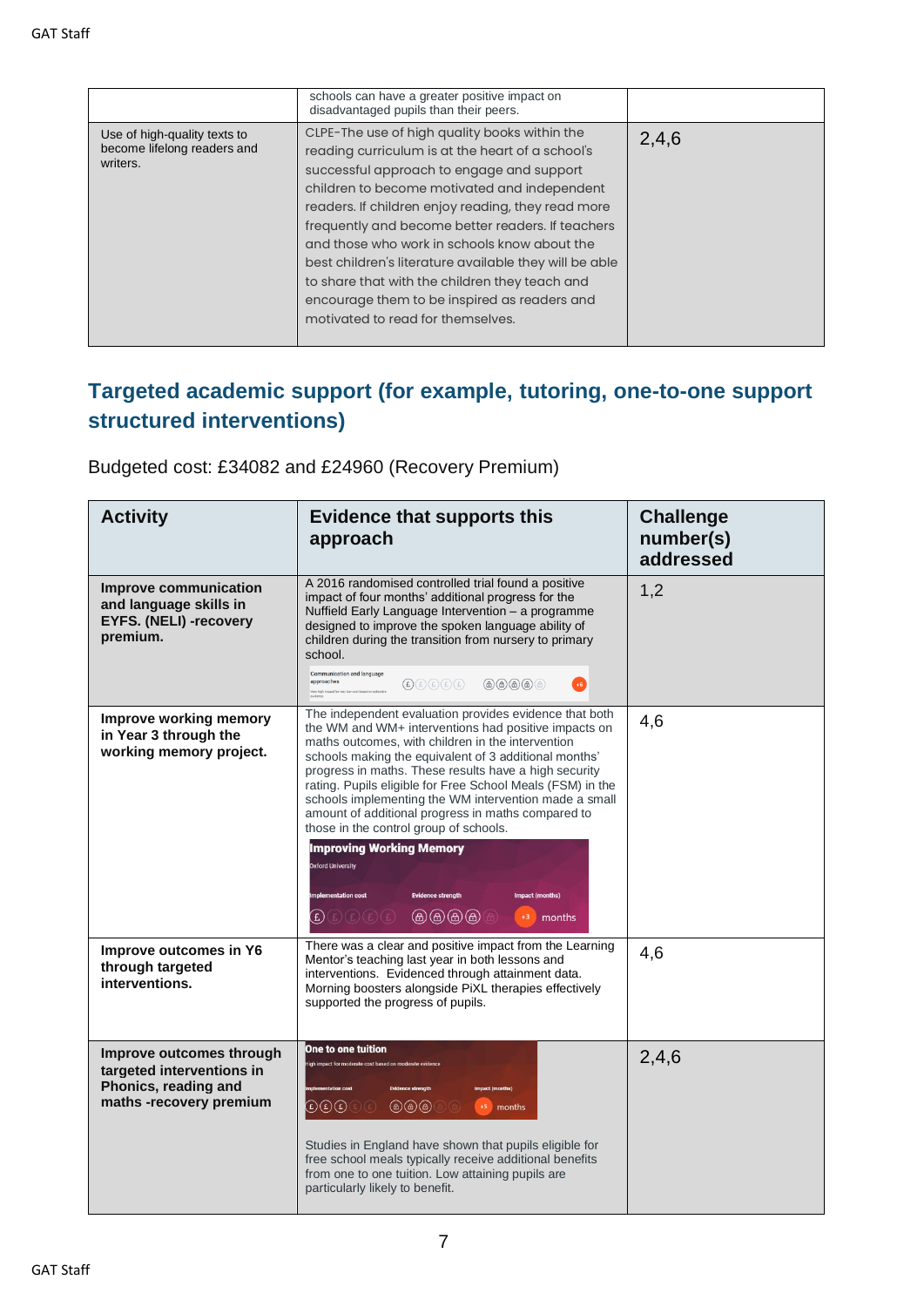|                                                      | <b>Small group tuition</b><br>Moderate impact for low cost based on moderate evidence<br><b>Evidence strength</b><br>$\textcircled{\scriptsize{a}}$ $\textcircled{\scriptsize{b}}$<br>$\mathcal{L}(\mathbf{f})$<br>months<br>Studies in<br>England have shown that pupils eligible for free school<br>meals typically receive additional benefits from small<br>group tuition. Small group tuition approaches can<br>support pupils to make effective progress by providing<br>intensive, targeted academic support to those identified<br>as having low prior attainment or at risk of falling behind. |       |
|------------------------------------------------------|---------------------------------------------------------------------------------------------------------------------------------------------------------------------------------------------------------------------------------------------------------------------------------------------------------------------------------------------------------------------------------------------------------------------------------------------------------------------------------------------------------------------------------------------------------------------------------------------------------|-------|
| Use online interventions to<br>improve basic skills. | Accelerated reader- more than 30 years of research<br>prove Accelerated Reader is highly effective at raising<br>reading achievement for students of all ability levels.<br>Doodle-Doodle is designed to be used for 10 minutes a<br>day, or 'little and often', using Doodle in this way has<br>been proven by the University of Bath to raise attainment<br>and reduce learning loss.<br>Lexia Reading Core5®<br><b>Queen's University Belfast</b><br><b>Implementation cost</b><br>Impact (months)<br><b>Evidence strength</b><br>ί£,<br>months                                                      | 2,4,6 |

#### **Wider strategies (for example, related to attendance, behaviour, wellbeing)**

Budgeted cost: £ 114452

| <b>Activity</b>                                                                                                     | <b>Evidence that supports this</b><br>approach                                                                                                                                                                                                                                                                                                                                                                                   | <b>Challenge</b><br>number(s)<br>addressed |
|---------------------------------------------------------------------------------------------------------------------|----------------------------------------------------------------------------------------------------------------------------------------------------------------------------------------------------------------------------------------------------------------------------------------------------------------------------------------------------------------------------------------------------------------------------------|--------------------------------------------|
| Children to receive specialist social,<br>emotional and pastoral support to<br>ensure that they are ready to learn. | On average, mentoring appears to have a small positive<br>impact on academic outcomes. The impacts of individual<br>programmes vary. Some studies have found more<br>positive impacts for pupils from disadvantaged<br>backgrounds, and for non-academic outcomes such as<br>attitudes to school, attendance and behaviour.<br><b>Mentoring</b><br>Low impact for moderate cost based on moderate evidence                       | 3,5                                        |
|                                                                                                                     | <b>Implementation cost</b><br><b>Evidence strength</b><br><b>Impact (months)</b><br>கை<br>$(\texttt{f})(\texttt{f})(\texttt{f})$<br>months                                                                                                                                                                                                                                                                                       |                                            |
|                                                                                                                     | <b>Behaviour interventions</b><br>Moderate impact for low cost based on limited evidence                                                                                                                                                                                                                                                                                                                                         |                                            |
|                                                                                                                     | <b>Evidence strength</b><br>Impact (months)<br><b>Implementation cost</b><br>$\mathcal{L}(\mathfrak{g})$<br>(f)(f)<br>E(E)<br>$\circledA)(\circledA)(\circledA)$<br>months                                                                                                                                                                                                                                                       |                                            |
|                                                                                                                     | <b>Social and emotional learning</b><br>Moderate impact for very low cost based on very limited evidence                                                                                                                                                                                                                                                                                                                         |                                            |
|                                                                                                                     | <b>Implementation cost</b><br><b>Evidence strength</b><br><b>Impact (months)</b><br>(A)<br>$(\mathtt{f})$<br>E(E(E))<br>(ക) (ക) (ക) (ക)<br>$+4$<br>months                                                                                                                                                                                                                                                                        |                                            |
|                                                                                                                     | Evidence suggests that children from disadvantaged<br>backgrounds have, on average, weaker SEL skills at all<br>ages than their more affluent peers. These skills are<br>likely to influence a range of outcomes for pupils: lower<br>SEL skills are linked with poorer mental health and lower<br>academic attainment.<br>SEL interventions in education are shown to improve<br>SEL skills and are therefore likely to support |                                            |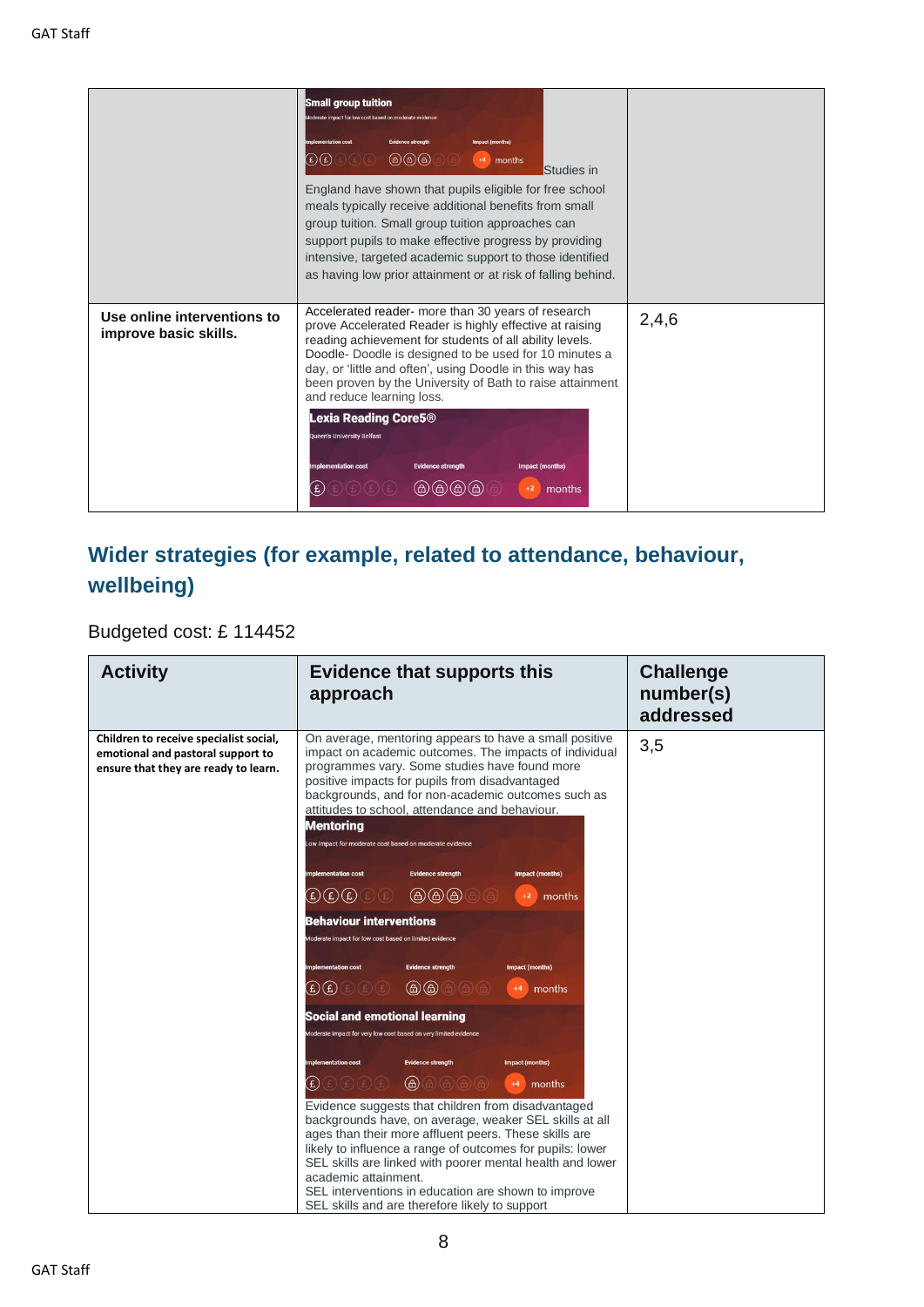|                                                                                                                                                  | disadvantaged pupils to understand and engage in<br>healthy relationships with peers and emotional self-<br>regulation, both of which may subsequently increase<br>academic attainment.                                                                                                                                                                                                                                                                                                                                                                                                                                                                                                                                                                                                                                                                                                                                                                                                                                                                                                                                                                                                                                                                                                                                                                                                                                                                                                                                                                                                                                                                                                                                                                                                                                                                                                                                                                                                                                                                                                                                                                                                                                                                                                                                                                                                                                                                                                                                                                                                                                                       |         |
|--------------------------------------------------------------------------------------------------------------------------------------------------|-----------------------------------------------------------------------------------------------------------------------------------------------------------------------------------------------------------------------------------------------------------------------------------------------------------------------------------------------------------------------------------------------------------------------------------------------------------------------------------------------------------------------------------------------------------------------------------------------------------------------------------------------------------------------------------------------------------------------------------------------------------------------------------------------------------------------------------------------------------------------------------------------------------------------------------------------------------------------------------------------------------------------------------------------------------------------------------------------------------------------------------------------------------------------------------------------------------------------------------------------------------------------------------------------------------------------------------------------------------------------------------------------------------------------------------------------------------------------------------------------------------------------------------------------------------------------------------------------------------------------------------------------------------------------------------------------------------------------------------------------------------------------------------------------------------------------------------------------------------------------------------------------------------------------------------------------------------------------------------------------------------------------------------------------------------------------------------------------------------------------------------------------------------------------------------------------------------------------------------------------------------------------------------------------------------------------------------------------------------------------------------------------------------------------------------------------------------------------------------------------------------------------------------------------------------------------------------------------------------------------------------------------|---------|
|                                                                                                                                                  | Pupil voice and teacher feedback showed the positive<br>impact of these interventions on the social and emotional<br>needs of the children involved.                                                                                                                                                                                                                                                                                                                                                                                                                                                                                                                                                                                                                                                                                                                                                                                                                                                                                                                                                                                                                                                                                                                                                                                                                                                                                                                                                                                                                                                                                                                                                                                                                                                                                                                                                                                                                                                                                                                                                                                                                                                                                                                                                                                                                                                                                                                                                                                                                                                                                          |         |
|                                                                                                                                                  | To ensure that they are ready to learn and make<br>progress, we provide the opportunity for children to come<br>in from 8.15am to have breakfast and take part<br>in activities with free places available for PP children.                                                                                                                                                                                                                                                                                                                                                                                                                                                                                                                                                                                                                                                                                                                                                                                                                                                                                                                                                                                                                                                                                                                                                                                                                                                                                                                                                                                                                                                                                                                                                                                                                                                                                                                                                                                                                                                                                                                                                                                                                                                                                                                                                                                                                                                                                                                                                                                                                   |         |
| Improve the attendance of PP<br>children within the Academy,<br>particularly in Reception and Key<br>Stage 1 to rise above the target of<br>96%. | Monitoring of attendance rates last year<br>highlighted key year groups as well as specific<br>children and families who need support in raising their<br>levels of attendance and punctuality. If children are not<br>present in the Academy, they cannot make progress.                                                                                                                                                                                                                                                                                                                                                                                                                                                                                                                                                                                                                                                                                                                                                                                                                                                                                                                                                                                                                                                                                                                                                                                                                                                                                                                                                                                                                                                                                                                                                                                                                                                                                                                                                                                                                                                                                                                                                                                                                                                                                                                                                                                                                                                                                                                                                                     | 3       |
|                                                                                                                                                  | Higher overall absence leads to lower attainment at KS2<br>and KS4<br>The Department for Education (DfE) published research<br>in 2016 which found that:<br>The higher the overall absence rate across<br>Key Stage (KS) 2 and KS4, the lower the likely<br>level of attainment at the end of KS2 and KS4<br>Pupils with no absence are 1.3 times more<br>$\bullet$<br>likely to achieve level 4 or above, and 3.1<br>times more likely to achieve level 5 or above,<br>than pupils that missed 10-15% of all sessions<br>Pupils with no absence are 2.2 times more<br>likely to achieve 5+ GCSEs A*- C or<br>equivalent including English and mathematics<br>than pupils that missed 15-20% of KS4<br>lessons                                                                                                                                                                                                                                                                                                                                                                                                                                                                                                                                                                                                                                                                                                                                                                                                                                                                                                                                                                                                                                                                                                                                                                                                                                                                                                                                                                                                                                                                                                                                                                                                                                                                                                                                                                                                                                                                                                                                |         |
| <b>Enrich the curriculum.</b><br>-extending the school day through<br>after school learning club.<br>-Trips/visitors                             | There is some evidence to suggest that disadvantaged<br>pupils might benefit more from additional school time.<br>To increase the likelihood of additional school time<br>benefitting disadvantaged pupils, school leaders should<br>consider how to secure engagement and attendance<br>among those from disadvantaged backgrounds.<br>Additional non-academic activities may also provide free<br>or low-cost alternatives to sport, music, and other<br>enrichment activities that more advantaged families are<br>more likely to be able to pay for outside of school.<br><b>Extending school time</b><br>Moderate impact for moderate cost based on limited evidenc<br>mplementation cost<br><b>Evidence strength</b><br><b>Impact (months)</b><br>$\textcircled{\textcircled{\tiny{f}}}\textcircled{\textcircled{\tiny{f}}}\textcircled{\textcircled{\tiny{f}}}\textcircled{\textcircled{\tiny{f}}}\textcircled{\textcircled{\tiny{f}}}\textcircled{\textcircled{\tiny{f}}}\textcircled{\textcircled{\tiny{f}}}\textcircled{\textcircled{\tiny{f}}}\textcircled{\textcircled{\tiny{f}}}\textcircled{\textcircled{\tiny{f}}}\textcircled{\textcircled{\tiny{f}}}\textcircled{\textcircled{\tiny{f}}}\textcircled{\textcircled{\tiny{f}}}\textcircled{\textcircled{\tiny{f}}}\textcircled{\textcircled{\tiny{f}}}\textcircled{\textcircled{\tiny{f}}}\textcircled{\textcircled{\tiny{f$<br>$\bigcirc\hspace{-0.5mm}\bigcirc\hspace{-0.5mm}\bigcirc\hspace{-0.5mm}\bigcirc\hspace{-0.5mm}\bigcirc\hspace{-0.5mm}\bigcirc\hspace{-0.5mm}\bigcirc\hspace{-0.5mm}\bigcirc\hspace{-0.5mm}\bigcirc\hspace{-0.5mm}\bigcirc$<br>+3 months<br>Evolve<br>Educational visits and off-site activities are about raising<br>young people's achievement through an organised,<br>powerful approach to learning, in which direct experience<br>is of prime importance.<br>There is clear evidence that educational visits have a<br>positive impact on young people, and when such<br>experiences are part of a progressive programme<br>designed to support integrated learning, the impact is<br>greatly enhanced.<br>Whether in the school grounds, the locality, or further<br>afield, these experiences all stimulate interest, curiosity<br>and passion for 'doing'. They broaden young people's<br>horizons, enable them to develop new skills and build<br>relationships. They make young people more engaged<br>with learning and therefore more likely to do well.<br>Cultural capital is about valuing the different culture,<br>experiences, beliefs, interests, and language of each<br>child in the classroom, understanding how all these | 3,4,5,6 |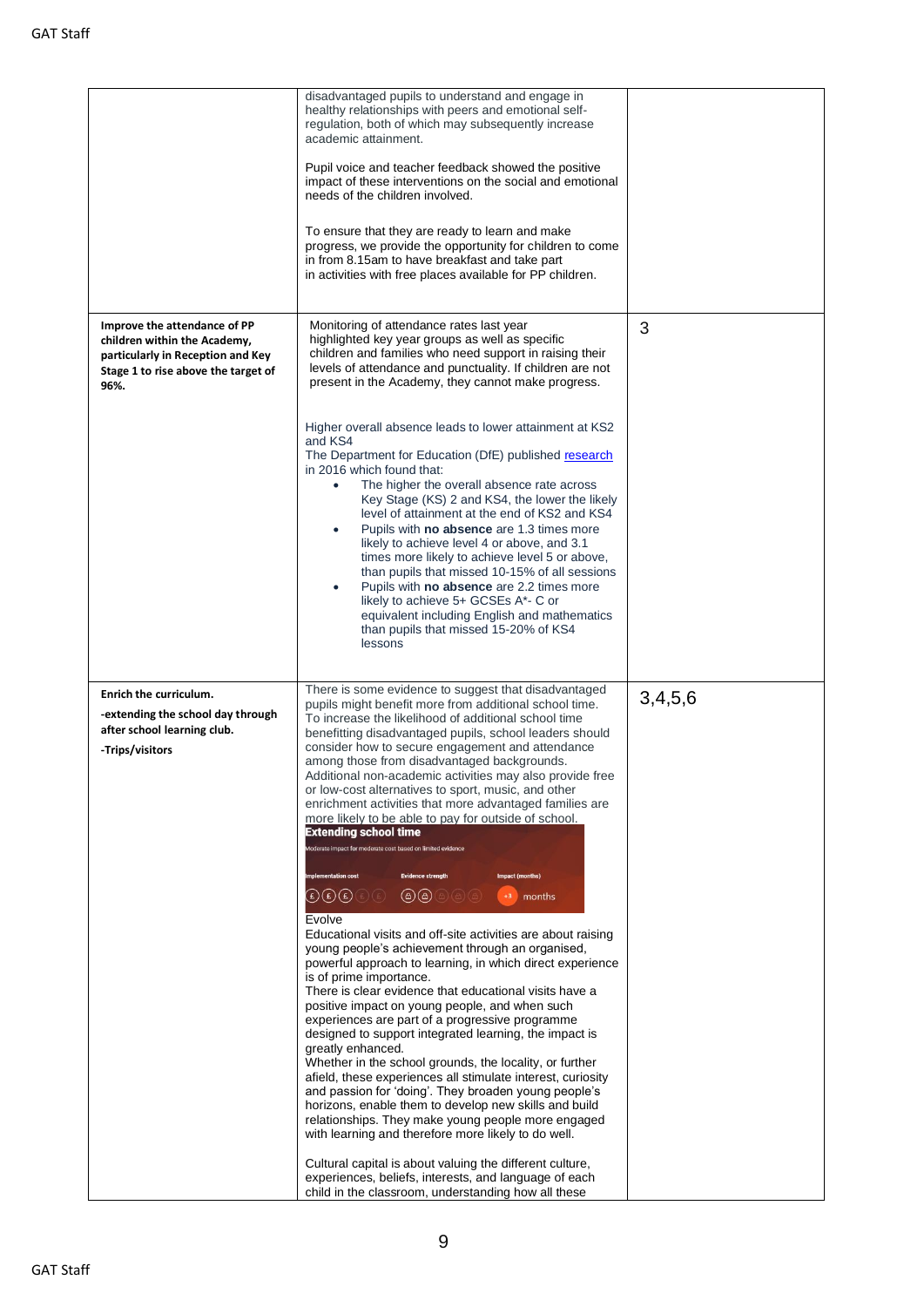## **Total budgeted cost: £ 257860 + £27550 (Recovery Premium)**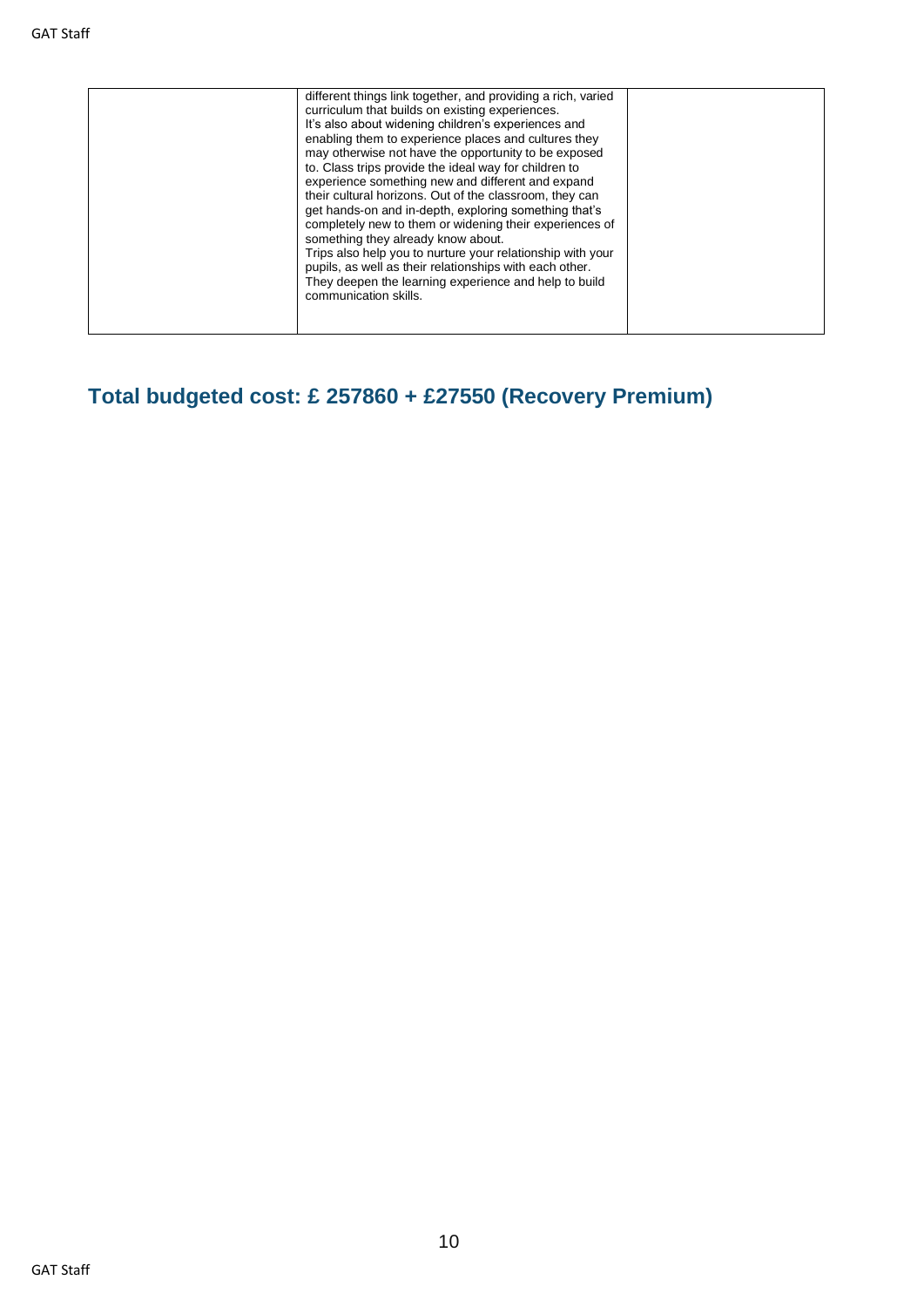# **Part B: Review of outcomes in the previous academic year**

#### **Pupil premium strategy outcomes**

This details the impact that our pupil premium activity had on pupils in the 2020 to 2021 academic year.

Our Internal assessments from 2020/21 suggest that the performance of pupil premium children was lower than previous years in key areas of the curriculum. The reason for these outcomes, points primarily to the impact of Covid-19. As evidenced in schools across the country, school closures were most detrimental to our pupil premium children, and they were unable to benefit from the planned strategy. The impact was mitigated by providing children with laptops, internet access, 3 live lessons a day as well as bespoke intervention groups. During partial closures, laptops, online work and live lessons were also provided to ensure that we maintained a high-quality curriculum. During this period, we continued to develop staff CPD and introduced new strategies in writing and Oracy which could then be implemented on the return to school.

Attendance of pupil premium children in 2019/20 and 2020/21 was lower than in the preceding years, however it was in line with whole school attendance. There was only a 0.3% difference between Pupil premium and whole school attendance. Due to the impact of the previous years, attendance will continue to be a focus in our current plan.

Our assessments and observations indicate that pupil behaviour, well-being and mental health were significantly impacted last year, due to Covid-19 related issues. However, as a result of a clear strategy on the return to school, a solicitous pastoral team with a clear funded strategy, behaviour incidents decreased in school and the impact was lessened. This will continue to be a focus in our current strategy to ensure that all our children are able to access the curriculum and be prepared for their learning.

### **Externally provided programmes**

*Please include the names of any non-DfE programmes that you purchased in the previous academic year. This will help the Department for Education identify which ones are popular in England*

| Programme | <b>Provider</b> |
|-----------|-----------------|
|           |                 |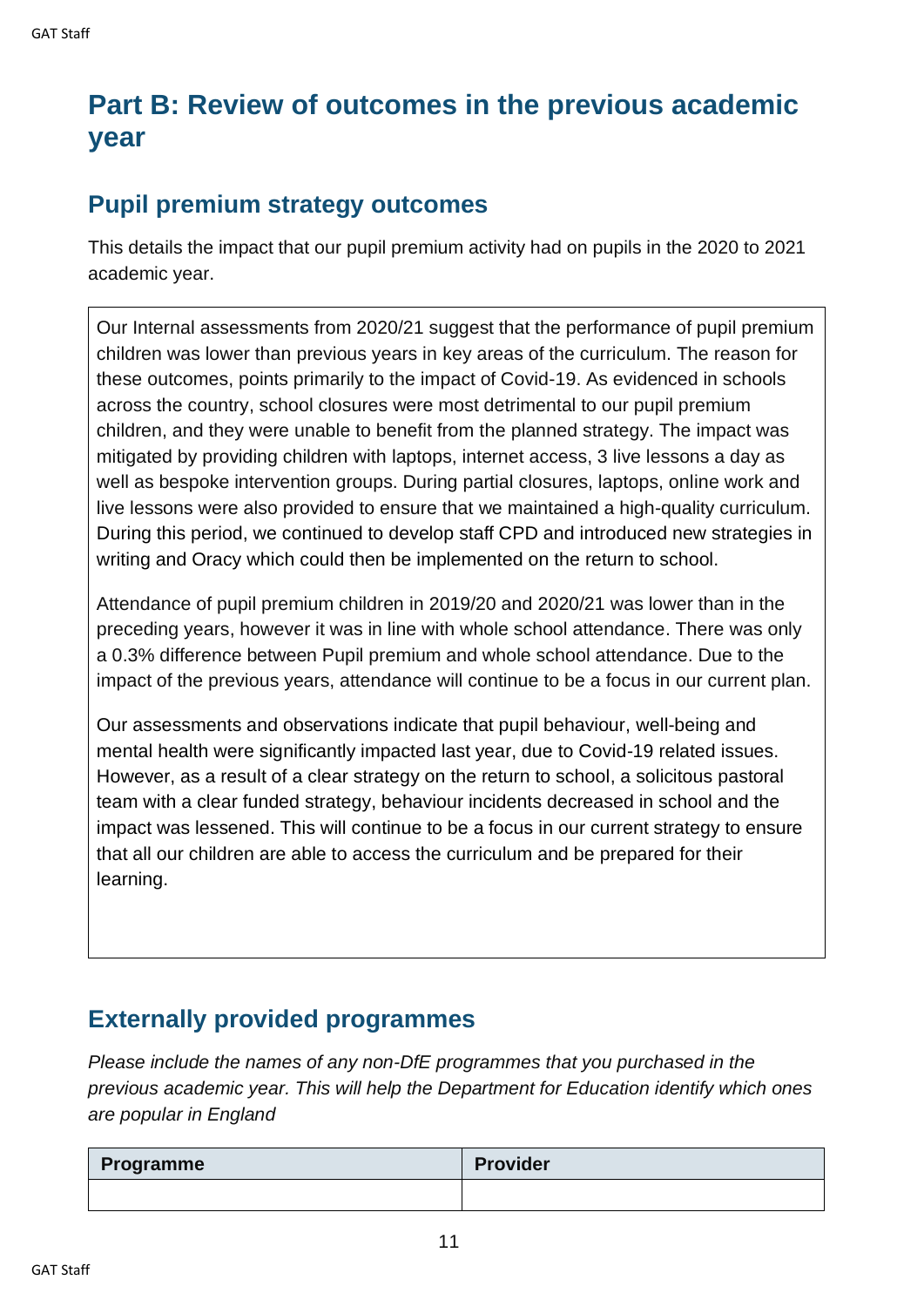## **Service pupil premium funding (optional)**

*For schools that receive this funding, you may wish to provide the following information:* 

| <b>Measure</b>                                                                    | <b>Details</b> |
|-----------------------------------------------------------------------------------|----------------|
| How did you spend your service pupil<br>premium allocation last academic year?    |                |
| What was the impact of that spending on<br>service pupil premium eligible pupils? |                |